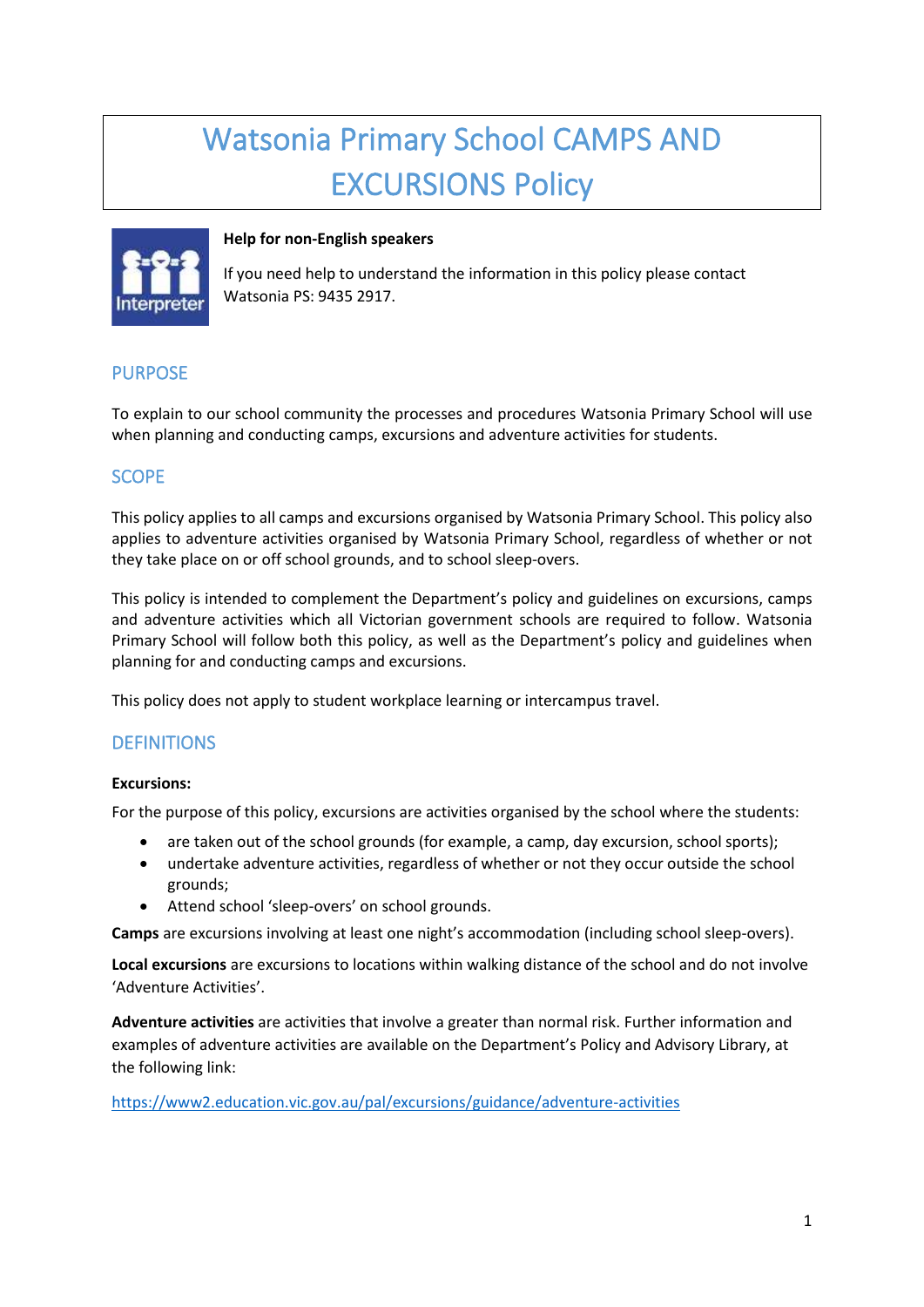# **POLICY**

Camps and excursions can provide a valuable educational experience for our students which are complementary to their learning, as they provide access to resources, environments and expertise that may not be available in the classroom

For all camps and excursions, including adventure activities, our school will follow the Department's Policy and Advisory Library: [Excursions.](https://www2.education.vic.gov.au/pal/excursions/policy)

#### Planning process for camps and excursions

All camps and excursions will comply with Department planning requirements.

Part of this planning process includes conducting risk assessments, to ensure that reasonable steps are taken to minimise the risks associated with each proposed camp or excursion. Watsonia Primary School's risk assessment will include consideration of arrangements for supervision of students and consideration of the risk of bushfire activity in the excursion location. In the event of a Code Red Day being announced, excursions or camp activities in effected locations will be cancelled or rescheduled. Planning will also cover arrangements for cancelling, recalling or altering the camp or excursion for any other reason.

Watsonia Primary School is committed to ensuring students with additional needs are provided with an inclusive camps and excursions program and will work with families during the planning stage, as needed, to support all students' attendance and participation in camp and excursion activities.

In cases where a camp or excursion involves a particular class or year level group, the Organising Teacher will ensure that there is an alternative educational program available and appropriate supervision for those students not attending the camp or excursion.

#### Supervision

Watsonia Primary School follows the Department's guidelines in relation to supervision of students during excursions and camps.

All excursion staff (including parent volunteers) will be familiar with supervision requirements and the specific procedures for dealing with emergencies on each camp and excursion.

All school staff will be aware that they retain overall responsibility for the supervision and care of students throughout all camps and excursions (including adventure activities), regardless of whether or not external providers are managing the activity.

#### Parent volunteers

Parents may be invited to assist with camps and excursions. School staff will notify parents/carers of any costs associated with attending. School staff are in charge of camps and excursions and parent/carer volunteers are expected to follow teachers' instructions. When deciding which parents/carers will attend, the Organising Teacher will take into account: any valuable skills the parents/carers have to offer (e.g. bus licence, first aid etc.) and the special needs of particular students.

#### Volunteer and external provider checks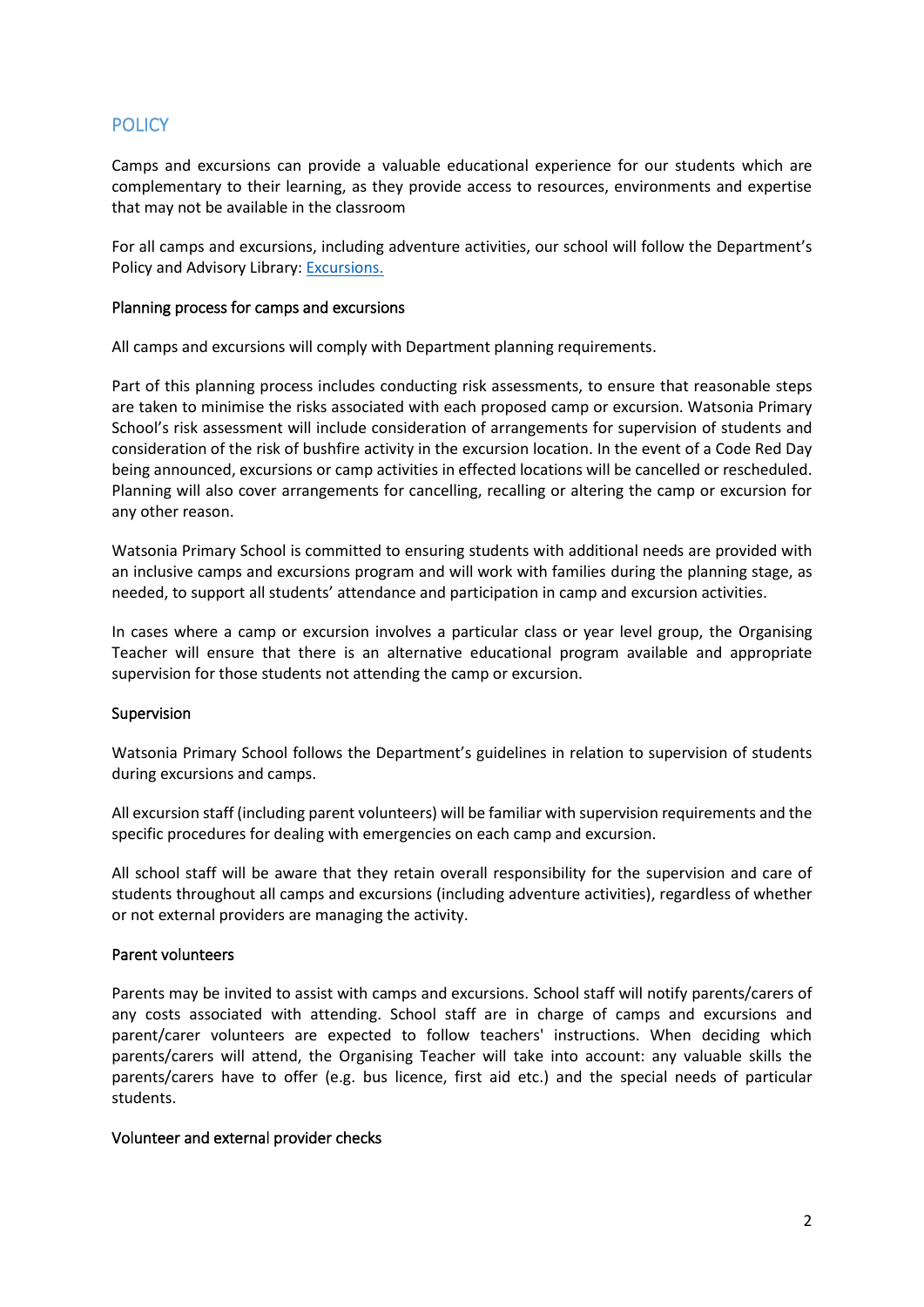Watsonia Primary School requires all parent or carer camp or excursion volunteers and all external providers working directly with our students to have a current Working with Children Check card.

#### Parent/carer consent

For all camps and excursions, other than local excursions, Watsonia Primary School will provide parents/carers with a specific consent form outlining the details of the proposed activity. Watsonia Primary School informs parents about school camps and excursions by notifying through Compass and by placing a note in student bags and asking parents/carers to return the part of the note that asks for parents/carers signature confirming they consent to their child's participation. Parents/carers are encouraged to contact the school to discuss any questions or concerns that they or their child may have with a proposed camp or excursion.

For local excursions, Watsonia Primary School will provide parents and carers with a Local Excursions consent form upon enrolment. Watsonia Primary School will also provide advance notice to parents/carers of an upcoming local excursion through Compass. For local excursions that occur on a recurring basis (for example weekly outings to the local oval for sports lessons), Watsonia Primary School will notify parents once only prior to the commencement of the recurring event.

#### Cost of camps and excursions, refunds and support

The cost of all camps and excursions are to be paid by parents/carers unless alternative arrangements have been agreed to by the Principal prior to the excursion. All families will be given sufficient time to make payments for all activities. Consent forms will have clearly stated payment amounts and payment finalisation dates.

Students who have not finalised payment by the required date will not be allowed to attend unless the Principal determines exceptional circumstances apply.

Watsonia Primary School will make all efforts to ensure that students are not excluded for financial reasons. Families experiencing financial difficulty are invited to discuss alternative payment arrangements with the Business Manager or Principal. The Business Manager or Principal can also discuss family eligibility for the Department's Camps, Sports and Excursions Fund (CSEF), which provides payments for eligible students to attend school activities, including camps and excursions. Applications for the CSEF are open to families holding a valid means-tested concession card or temporary foster parents and are facilitated by the school. Further information about the CSEF and the application form are available a[t Camps, Sports and Excursions Fund.](https://www2.education.vic.gov.au/pal/camps-sports-and-excursions-fund/policy)

If a camp or excursion is cancelled or altered by the school, or a student is no longer able to attend part or all of the camp or excursion, our school will consider requests for partial or full refunds of payments made by parents/carers on a case-by-case basis taking into account the individual circumstances. Generally we will not be able to refund payments made for costs that have already been paid where those funds have already been transferred or committed to a third party and no refund is available to the school. Where possible, we will provide information about refunds to parents/carers at the time of payment.

#### Student health

Parents and carers need to ensure the school has up-to-date student health information prior to camps and excursions. A member of staff will be appointed with responsibility for the health needs of the students for each camp/excursion. Teachers will administer any medication provided according to our *Medication* policy and the student's signed *Medication Authority Form*. To meet the school's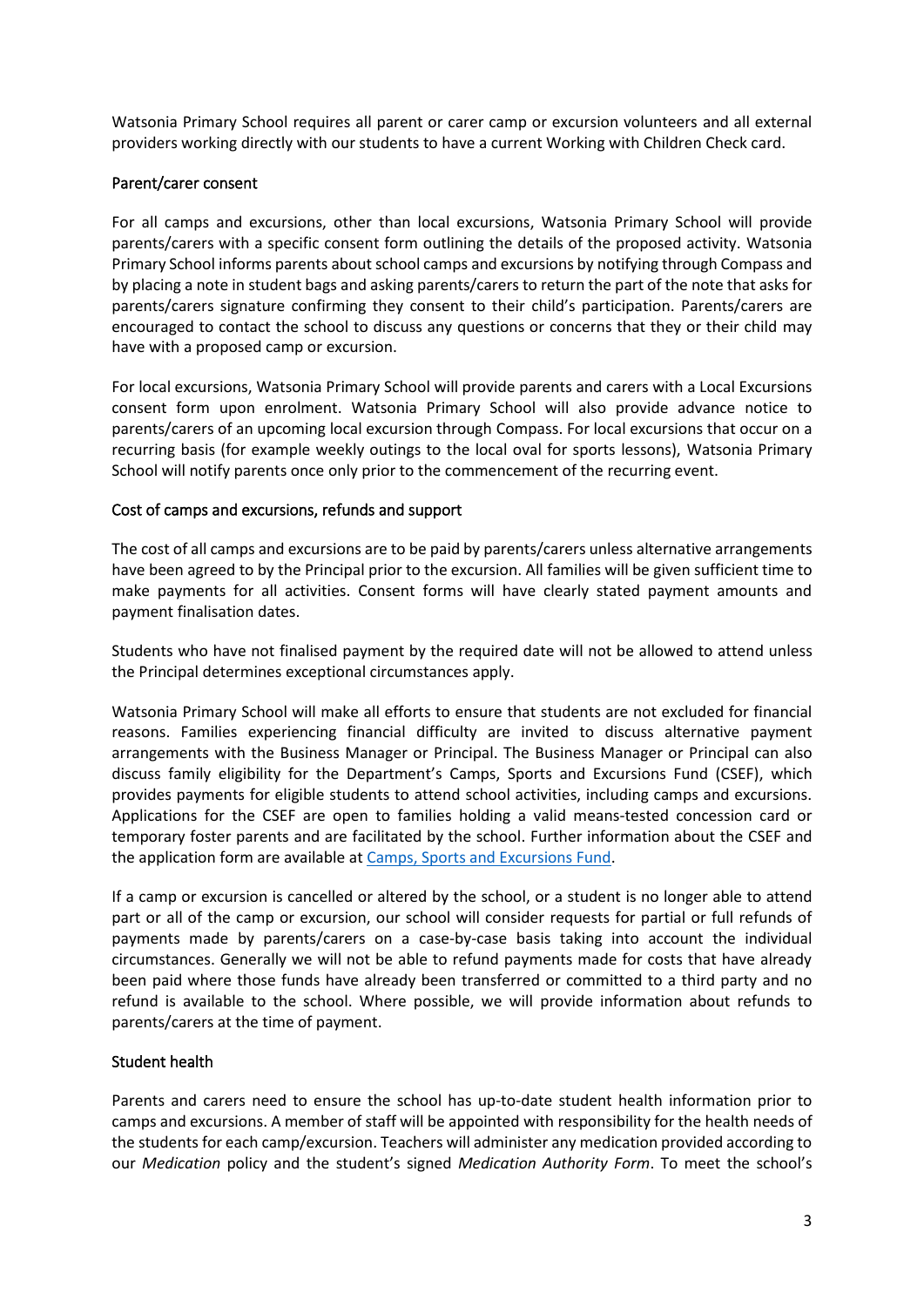obligations relating to safety, a first aid kit and mobile phone will be taken by teachers on all camps and excursions.

It is the responsibility of parents and carers to ensure their child/children are in good health when attending excursions and camps. If a student becomes ill during a camp and is not able to continue at camp it is the parent/carer's responsibility to collect them and cover any associated costs. If the Principal approves a student joining a camp late, transport to the camp is the parent/carer's responsibility.

#### Behaviour expectations

Students participating in camps and excursions are required to cooperate and display appropriate behaviour to ensure the camp or excursion is a safe, positive and educational experience for all students involved.

Parents/carers will be notified if their child is in danger of losing the privilege to participate in an excursion or camp due to behaviour that does not meet the standards of behaviour set out in the school's *Student Wellbeing and Engagement Policy* and the *Bullying Prevention Policy*. The decision to exclude a student will be made by the Principal, in consultation with the Organising Teacher. Both the parent/carer and the student will be informed of this decision prior to the camp or excursion.

If on a camp or excursion the Teacher in Charge considers an individual student's behaviour does not meet required standards, then the Principal or their nominee may determine that a student should return home during the camp or excursion. In these circumstances the parent/carer is responsible for the collection of the student and any costs associated with this.

Disciplinary measures apply to students on camps and excursions consistent with our school's *Student Wellbeing and Engagement Policy, Student Code of Conduct* and *Bullying Prevention Policy*.

#### Electronic Devices

Students will not be permitted to bring electronic devices to camps or excursions except with prior approval from the Principal. The Principal will only approve students bringing electronic devices to a camp or excursion in exceptional circumstances and when it is in the best interests of the student, and may place conditions on its location and use during the camp or excursion.

#### Food

Students are not permitted to bring their own supply of food items to camps and excursions unless the item is medically indicated and discussed with the Organising Teacher, or included as an item on the clothing and equipment list for that camp or excursion.

#### Accident and Ambulance Cover

Any costs associated with student injury rest with parents/carers unless the Department is liable in negligence (liability is not automatic).

Unless otherwise indicated, Watsonia Primary School and the Department do not provide student accident or ambulance cover. Parents/carers may wish to obtain student accident insurance cover and/or ambulance cover, depending on their health insurance arrangements and any other personal considerations

## **COMMUNICATION**